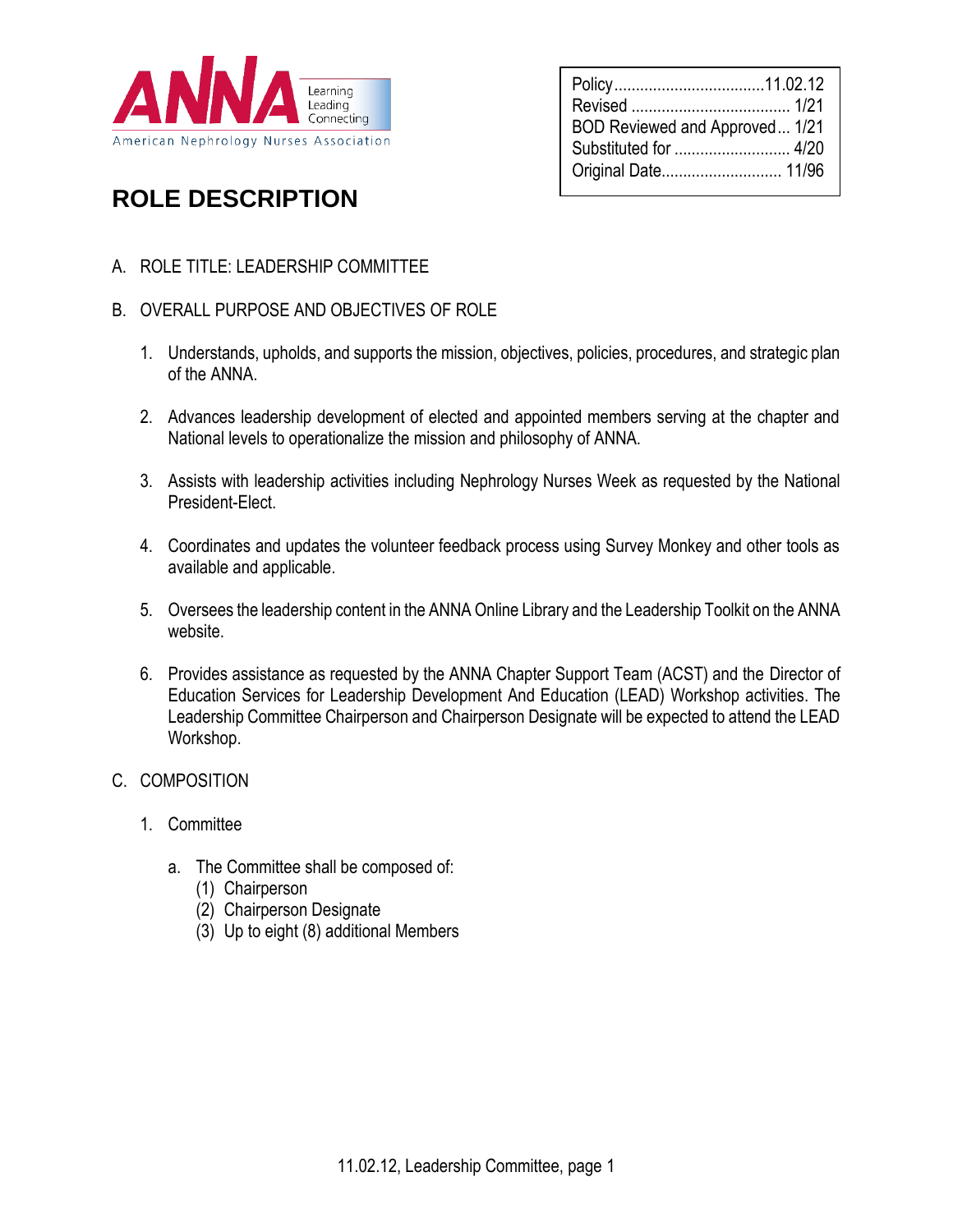- 2. Chairperson
	- a. Selection Method: Refer to Bylaws Article VII, Section B. Appointed by the National President-Elect, with approval by the Board of Directors (BOD).
	- b. Qualifications:
		- (1) Full member of ANNA for at least five (5) years and a member of the current committee.
		- (2) Previously served as a member of the BOD preferred.
		- (3) Baccalaureate degree with BSN preferred.
		- (4) Current certification in nephrology nursing preferred.
		- (5) Knowledge of software and access to computer-facilitated communication for email and word processing.
	- c. Selection Criteria:
		- (1) Nephrology nursing experience of at least five (5) years.
		- (2) Demonstrates knowledge of a broad perspective of current health trends that impact organizational development and volunteer and leadership issues.
		- (3) Current practice in a leadership or management role.
		- (4) Prior ANNA elected or appointed leadership role(s) experience at any level, preferably at the National level.
		- (5) Strong verbal and writing skills.
		- (6) Demonstrates leadership ability to:
			- a) Coordinate group activities.
			- b) Meet established guidelines.
			- c) Facilitate group process.
			- d) Promote problem solving process.
		- (7) Consideration will be given to include diversity of practice specialty, age, ethnicity, gender, and geographic representation.
- 3. Chairperson Designate
	- a. Selection Method: Refer to Bylaws Article VII, Section B. Appointed by the National President-Elect, with approval by the BOD.
	- b. Qualifications:
		- (1) Full active member of ANNA for at least four (4) years and a member of the current committee.
		- (2) Previously served as a member of the BOD preferred.
		- (3) Baccalaureate degree with BSN preferred.
		- (4) Current certification in nephrology nursing preferred.
		- (5) Knowledge of software and access to computer-facilitated communication for email and word processing.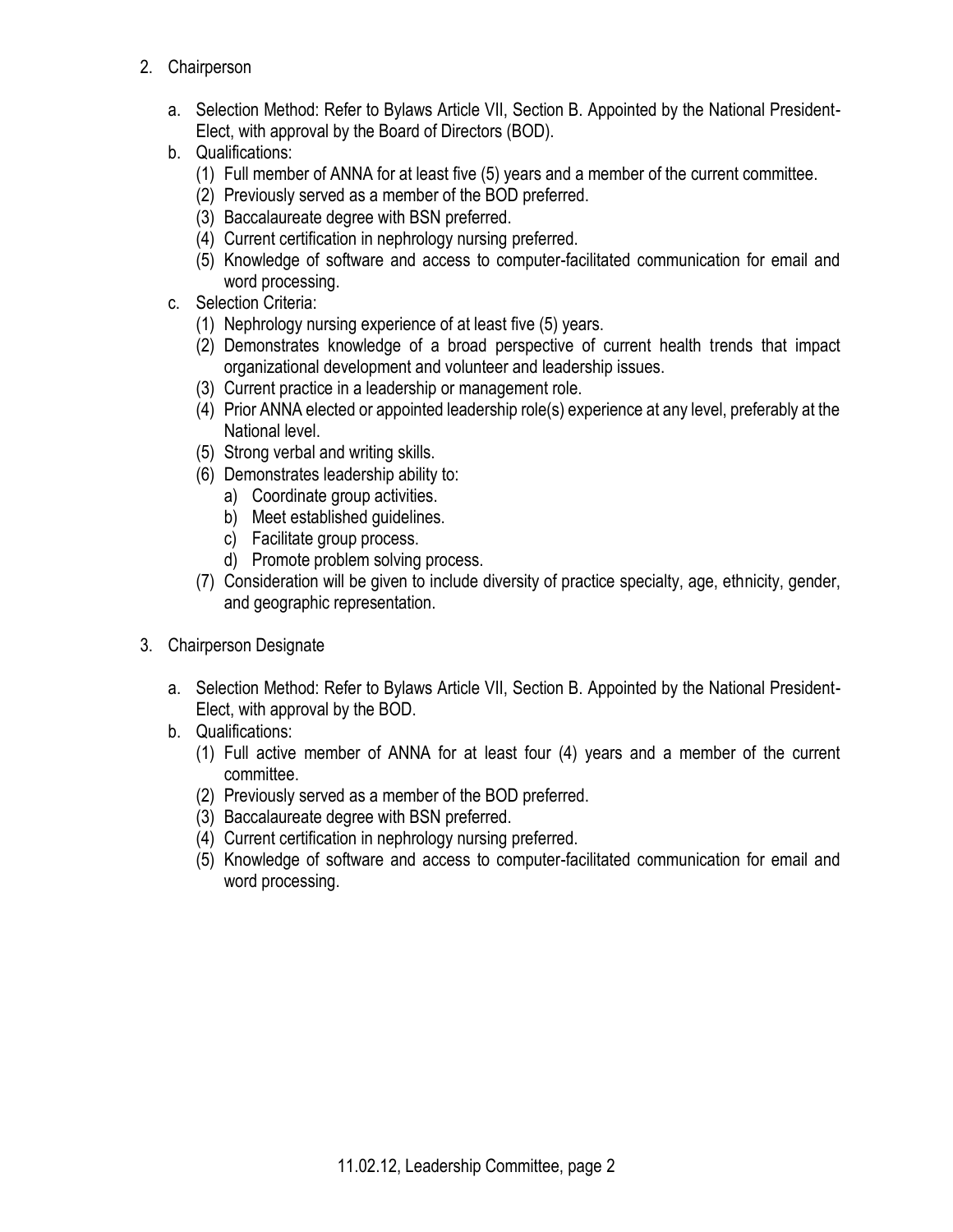- c. Selection Criteria:
	- (1) Nephrology nursing experience of at least four (4) years.
	- (2) Demonstrates knowledge of a broad perspective of current health trends that impact on organizational development and volunteer and leadership issues.
	- (3) Current practice in a leadership or management role.
	- (4) Prior ANNA elected or appointed leadership role(s) experience, preferably at the National level.
	- (5) Strong verbal and writing skills.
	- (6) Demonstrates leadership ability to:
		- a) Coordinate group activities.
		- b) Meet established guidelines.
		- c) Facilitate group process.
		- d) Promote problem solving process.
	- (7) Consideration will be given to include diversity of practice specialty, age, ethnicity, gender, and geographic representation.
- 4. Members
	- a. Selection Method: Selected by the Chairperson with recommendations from National Officers. Each committee activity will have members representing expertise or experience in the activity or product being planned.
	- b. Qualifications:
		- (1) Full active member of ANNA for at least two (2) years.
		- (2) Baccalaureate degree with BSN preferred.
		- (3) Current certification in nephrology nursing preferred.
		- (4) Knowledge of software and access to computer-facilitated communication for email and word processing.
	- c. Selection Criteria:
		- (1) Nephrology nursing experience of at least two (2) years.
		- (2) Prior ANNA elected or appointed leadership role(s) experience at any level.
		- (3) Demonstrates an awareness of orientation and leadership issues that influence the ability of elected and appointed volunteers to carry out their roles.
		- (4) Experience in planning educational programs that includes:
			- a) Assessing learning needs of diverse target audiences.
			- b) Recognizing how external leadership and organization changes affect the role of the volunteer.
			- c) Meeting requirements for Continuing Nursing Education (CNE) approval.
		- (5) Consideration will be given to include diversity of practice specialty, age, ethnicity, gender, and geographic representation.
	- d. Number of Committee Members:
		- (1) Maximum of ten (10) members, inclusive of the Chairperson and Chairperson Designate.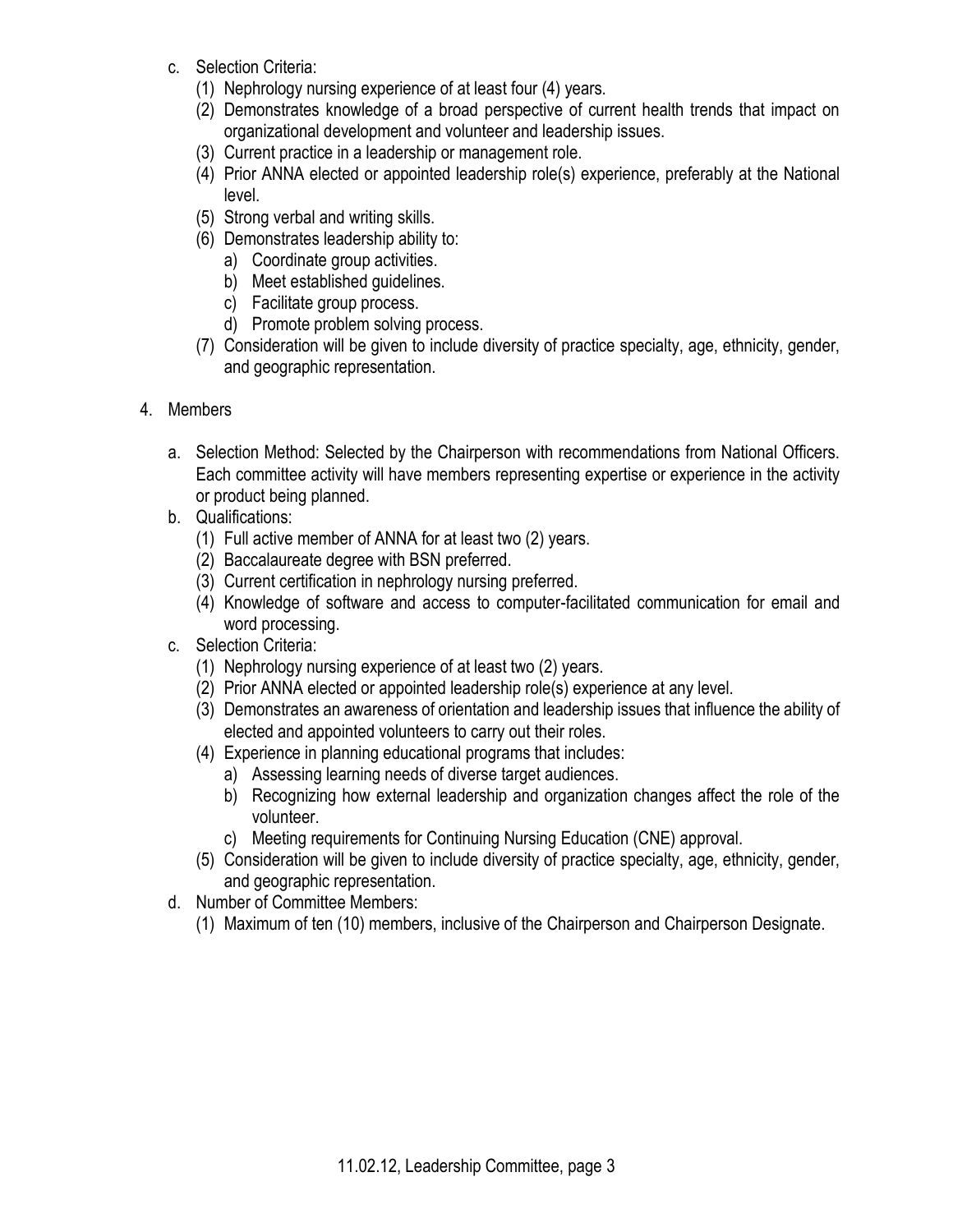## D. TENURE

- 1. The Chairperson is appointed to serve a two (2) year term one (1) as Chairperson Designate, followed by one (1) as Chairperson. May be reappointed.
- 2. Committee members are appointed for a term of two (2) years with an optional reappointment of one (1) to two (2) years, at which time the member must rotate off the committee for at least one (1) year.

## E. GOVERNED BY CONSTITUTION AND/OR BYLAWS

Article II, V, and VII.

- F. ATTENDANCE EXPECTED AT THE FOLLOWING MEETINGS:
	- 1. Chairperson
		- a. National Symposium (outgoing).
		- b. LEAD Workshop (incoming/midterm/outgoing).
		- c. Committee conference calls.
		- d. Other conference calls as needed for promotion of Leadership Committee programs/activities.
		- e. Own local ANNA chapter meetings.
	- 2. Chairperson Designate
		- a. LEAD Workshop (incoming).
		- b. Designated educational program(s).
		- c. Committee conference calls.
		- d. Other conference calls as needed for promotion of Leadership Committee programs/activities.
		- e. Own local ANNA chapter meetings.
	- 3. Members
		- a. Designated educational program(s).
		- b. Committee conference calls.
		- c. Other conference calls as needed for promotion of Leadership Committee programs/activities.
		- d. Own local ANNA chapter meetings.
	- \* **NOTE** Complimentary registration and/or expense reimbursement to ANNA meetings is provided per Policy & Procedure 4.18, *Complimentary Registration and Expense Reimbursement for ANNA Meetings*, and Policy & Procedure 4.19, *Withdrawal of Complimentary Registration and Expense Reimbursement to ANNA Meetings for Non-Functional Committee Member*.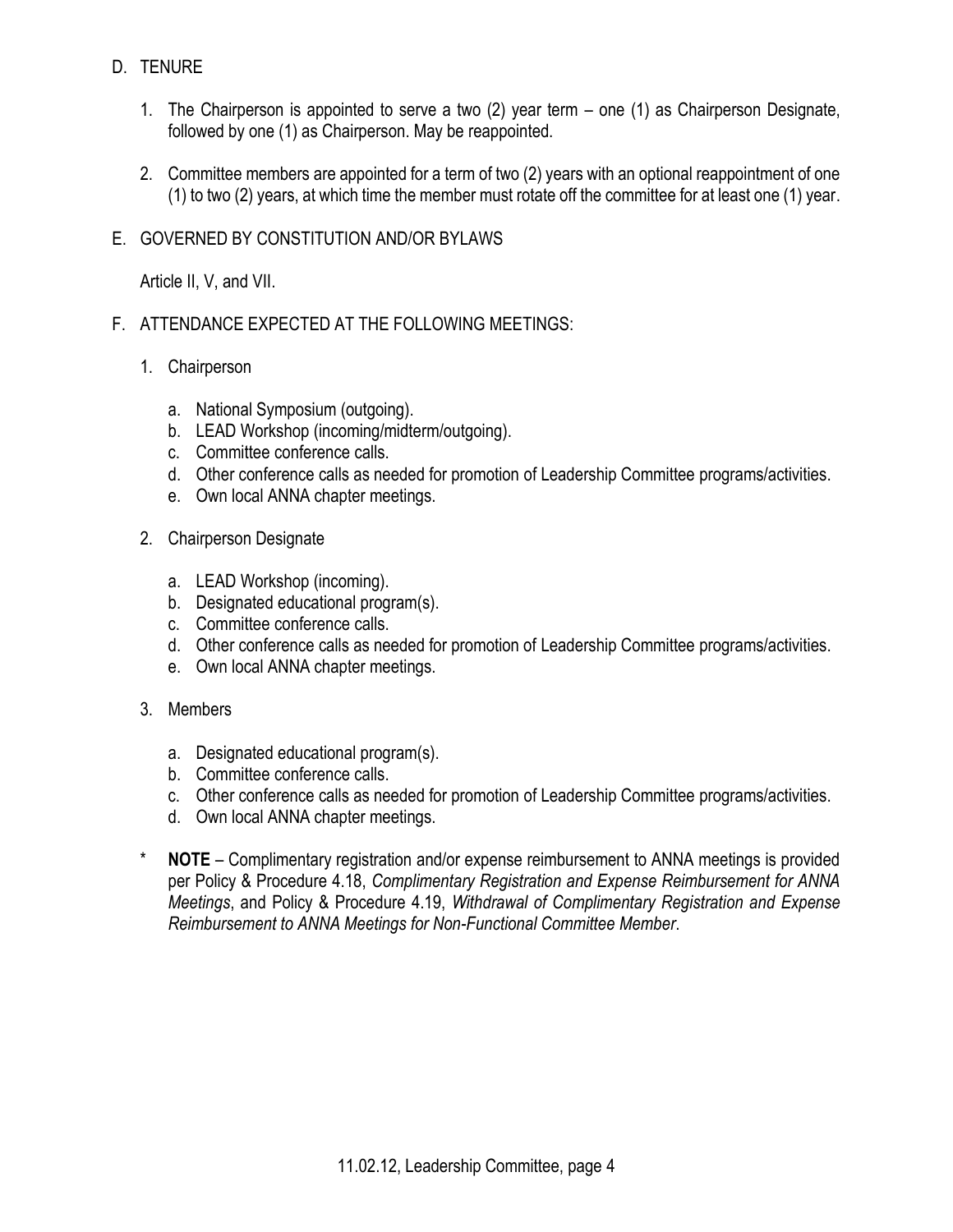## G. RESPONSIBILITIES OF CHAIRPERSON

- 1. Oversees the Committee in totality.
- 2. Obtains input from the Board Liaison and appoints committee members.
- 3. Provides meeting and conference call schedule at the beginning of the fiscal year.
- 4. Conducts meetings keeping agenda on track and honoring time commitments.
- 5. Disseminates information as needed, including but not limited to agendas, meeting minutes, conference call information, articles, and other information as requested.
- 6. Provides the following for *ANNA Update*:
	- a. Bi-Annual Report
	- b. Additional articles as needed or otherwise requested.
- 7. Prepares written reports as requested by the established deadlines.
- 8. Reviews role description of position as requested and proposes changes to the National Secretary.
- 9. Reviews policies and procedures pertinent to the committee as requested and proposes changes to the Board Liaison.
- 10. Submits yearly budget and budget for special projects to the National Treasurer. Follows all budget guidelines as directed by ANNA Policy & Procedure.
- 11. Prepares and presents ideas, problems, solutions, and/or programs of organizational and professional interest to the Board Liaison and/or Director of Education Services for consideration.
- 12. Submits written status report prior to BOD meetings and as requested to the Board Liaison. Notifies the Board Liaison immediately of significant changes or problems.
- 13. Assumes responsibilities delegated to him/her by the Board Liaison, National President, or the BOD.
- 14. Recognizes and advises the Board Liaison of changing outside influences which may influence decisions of the BOD.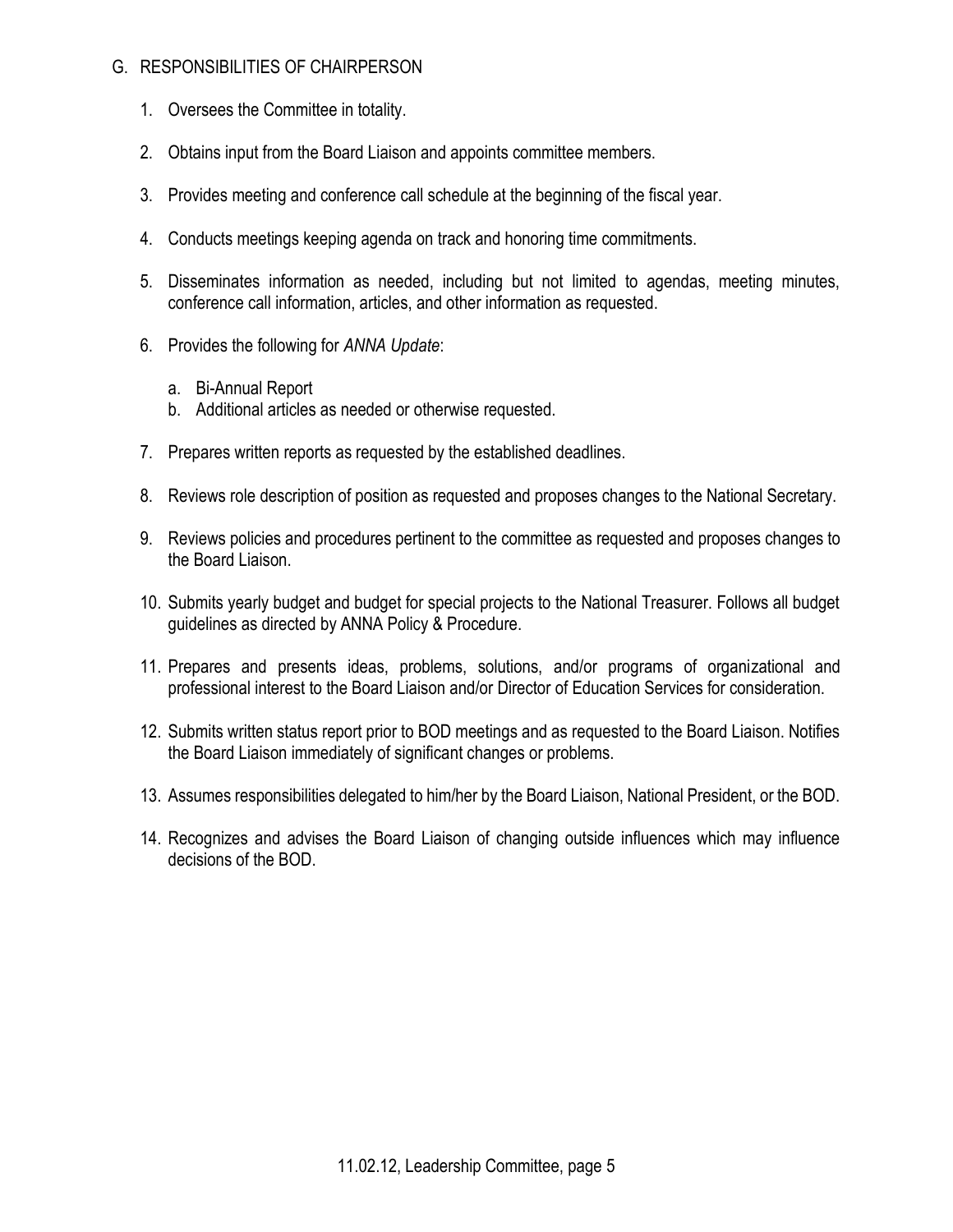- 15. Oversees and works with Committee members to develop, design, implement, and evaluate content for leadership learning opportunities.
	- a. Interviews potential committee members that meet the role qualifications and competencies.
	- b. Guides committee members with assistance from the Director of Education Services to:
		- (1) Assess the overall orientation and leadership needs of the volunteers.
		- (2) Assist members in setting time lines and a plan for each activity.
		- (3) Assist members in determining the purpose, objectives, and needs of the activity.
		- (4) Assist members in planning agenda and conducting conference calls specific to their activity.
	- c. Determines appropriate content, assuring that relevant content ensures development, revision, and implementation of the annual action plan, congruent with the *Nephrology Nursing Scope and Standards of Practice*, to promote the strategic plan.
	- d. Designs presentation format and/or instructional features to maximize learner participation.
	- e. Establishes and works within an approved budget.
	- f. Works with Management Firm in the distribution of product(s).
- 16. Participates in marketing and promoting products.
	- a. Coordinates the inclusion of descriptive articles pertaining to various components of the leadership program for the *ANNA Update*.
- 17. Forwards copies of all communications, timelines, and drafts to the Chairperson Designate.
- 18. Submits an evaluation of the planning process and recommendations for the following year to the Board Liaison.
- 19. Orients the Chairperson Designate to the role of Chairperson.
- 20. Serves as a moderator at the National Symposium.
- 21. Assists with activities during the LEAD Workshop as assigned.
	- a. Assists with onsite coordination of activities.
	- b. Participates in LEAD sessions as a speaker, facilitator, and moderator/monitor.
	- c. Networks with attendees of the LEAD sessions.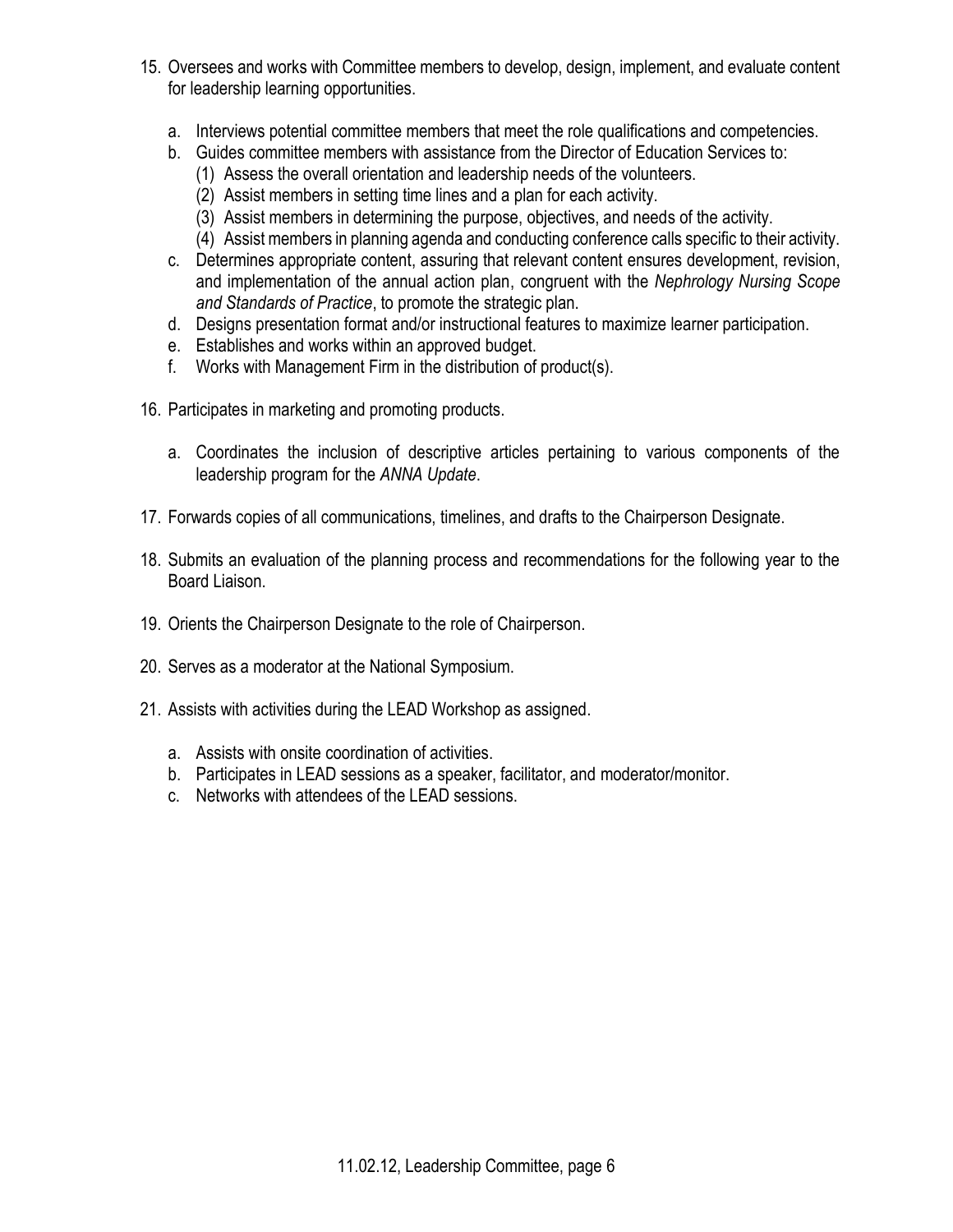## H. RESPONSIBILITIES OF CHAIRPERSON DESIGNATE

- 1. Participates in the work of the Committee as a full committee member
- 2. Orients to the position of Chairperson.
- 3. Assists the Chairperson in completing his/her responsibilities as requested.
- 4. Assists with activities during the LEAD Workshop as assigned.
	- a. Assists with onsite coordination of activities.
	- b. Participates in LEAD sessions as a speaker, facilitator, and moderator/monitor.
	- c. Networks with attendees of the LEAD sessions.
- I. RESPONSIBILITIES OF ALL COMMITTEE MEMBERS
	- 1. Understands, upholds, and supports the mission, objectives, policies, procedures, and strategic plan of ANNA.
		- a. Recognizes and advises Board Liaison of changing external trends which may influence the decisions of the BOD.
	- 2. Serves as a member of the Leadership Committee.
		- a. Participates in conference calls.
		- b. Reviews the Role Description as requested and proposes changes to the Chairperson of the Leadership Committee.
		- c. Reviews policies and procedures pertinent to the position as requested and proposes changes to the Chairperson of the Leadership Committee.
	- 3. Participates in the work of the committee as delegated by the Leadership Committee Chairperson
		- a. Prepares written reports as requested by the established deadlines.
		- b. Provides information to the Chairperson to assist in preparation of his/her reports.
		- c. Reviews, evaluates, and responds to all material as requested.
		- d. Reviews policies and procedures pertinent to education and proposes changes to the Chairperson.
		- e. Prepares and presents ideas, problems, solutions, and/or programs of organizational and professional interest to the Chairperson for consideration.
	- 4. Provide programming that improves and expands ANNA's Virtual Community by providing excellent, relevant learning opportunities.
	- 5. In conjunction with the National Office, provides leadership content to be added to the ANNA Online Library.